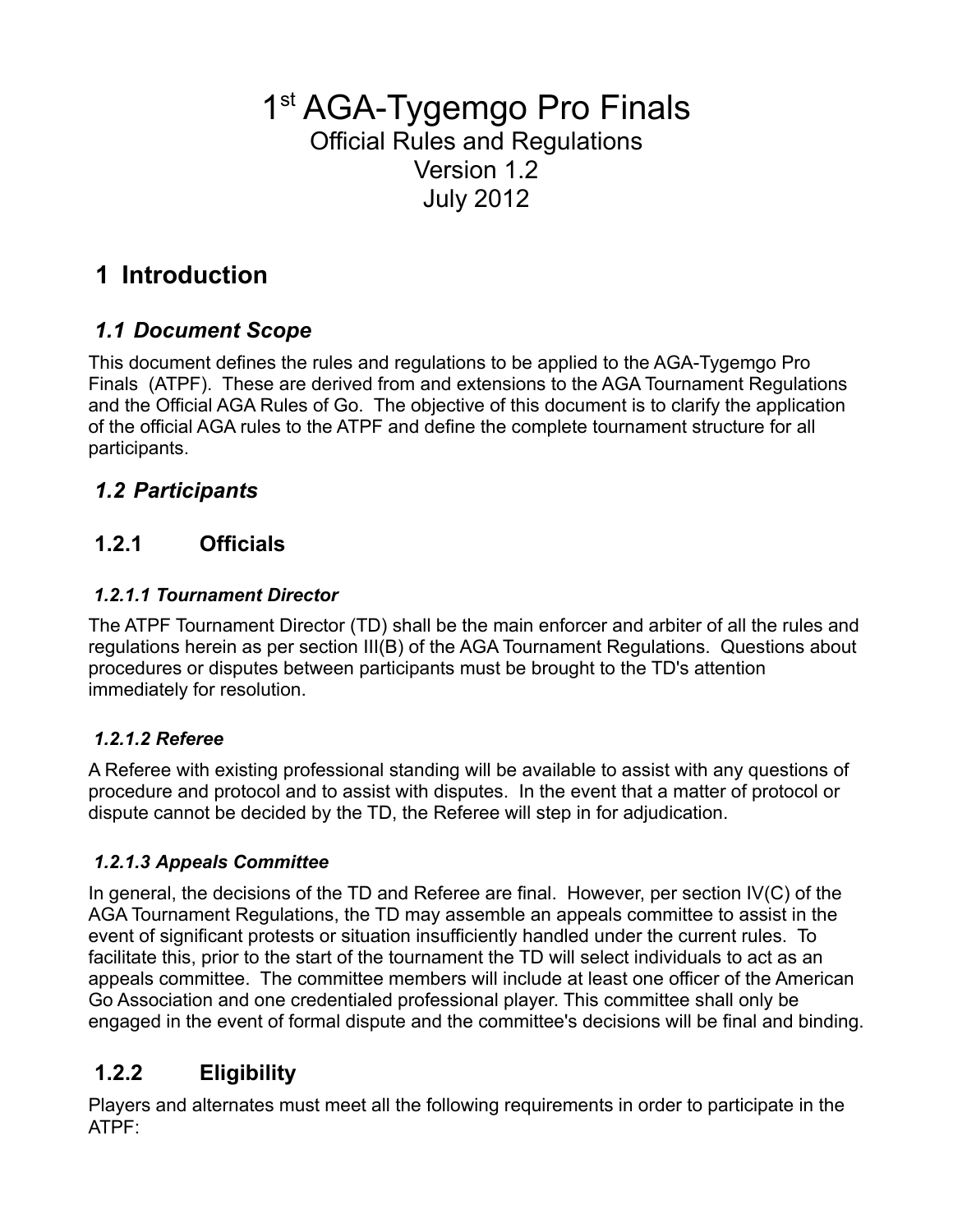- 1. Each must be citizens of either the United States or Canada. A copy of proof of citizenship (birth certificate, front page of government-issued passport, naturalization documentation or similar) must be presented prior to participation in the ATPF. These will be kept on file with the AGA Pro System Committee.
- 2. Each must have participated in certified qualifying rounds or been invited and passed the requirements for invitation.

### **1.2.3 Participation**

Except as noted below, players are expected to participate in all rounds of the ATPF. Players are expected to be fully familiar with the game rules, tournament procedures and requirements and to abide by all regulations at all times. Failure to comply may result in disciplinary action, including removal from the competition and/or prohibition from future competition. Any questions or concerns regarding the rules and regulations should be brought to the TD prior to the start of the tournament. Any questions or concerns regarding the execution of a given tournament round must be presented to the TD prior to the start of the next round. Once a round has begun, the results of previous rounds are considered final.

# **2 Tournament Format**

The ATPF shall be comprised of two events, the ATPF Promotional League and the ATPF Exhibition League.

### *2.1 General*

### **2.1.1 Schedule**

The schedule for all the rounds is given in Appendix C. Games will start PROMPTLY at the round start time. Most days will have 2 rounds, one AM and one PM.

- 1. First round (Sunday) convenes at 8:30 AM for announcements and rules clarification. Play will being at 9 AM.
- 2. The AM rounds will begin at 9 AM and PM rounds will begin at 4 PM. **THIS IS THE TIME THAT PLAY BEGINS**. Players should arrive at the playing room **5 minutes** prior to start time to ask questions and settle in.
- 3. Players arriving late will have twice the amount of time late subtracted from their main time.
- 4. If a player is late 20 minutes, they forfeit their game.

## **2.1.2 Conduct**

The following are expectations for conduct throughout the tournament:

- 1. Players must be on time for all scheduled games.
- 2. No byes are permitted for any reason. Non-participation in a round will result in removal from the competition.
- 3. Late arrival at any scheduled game 3 or more times may result in removal from the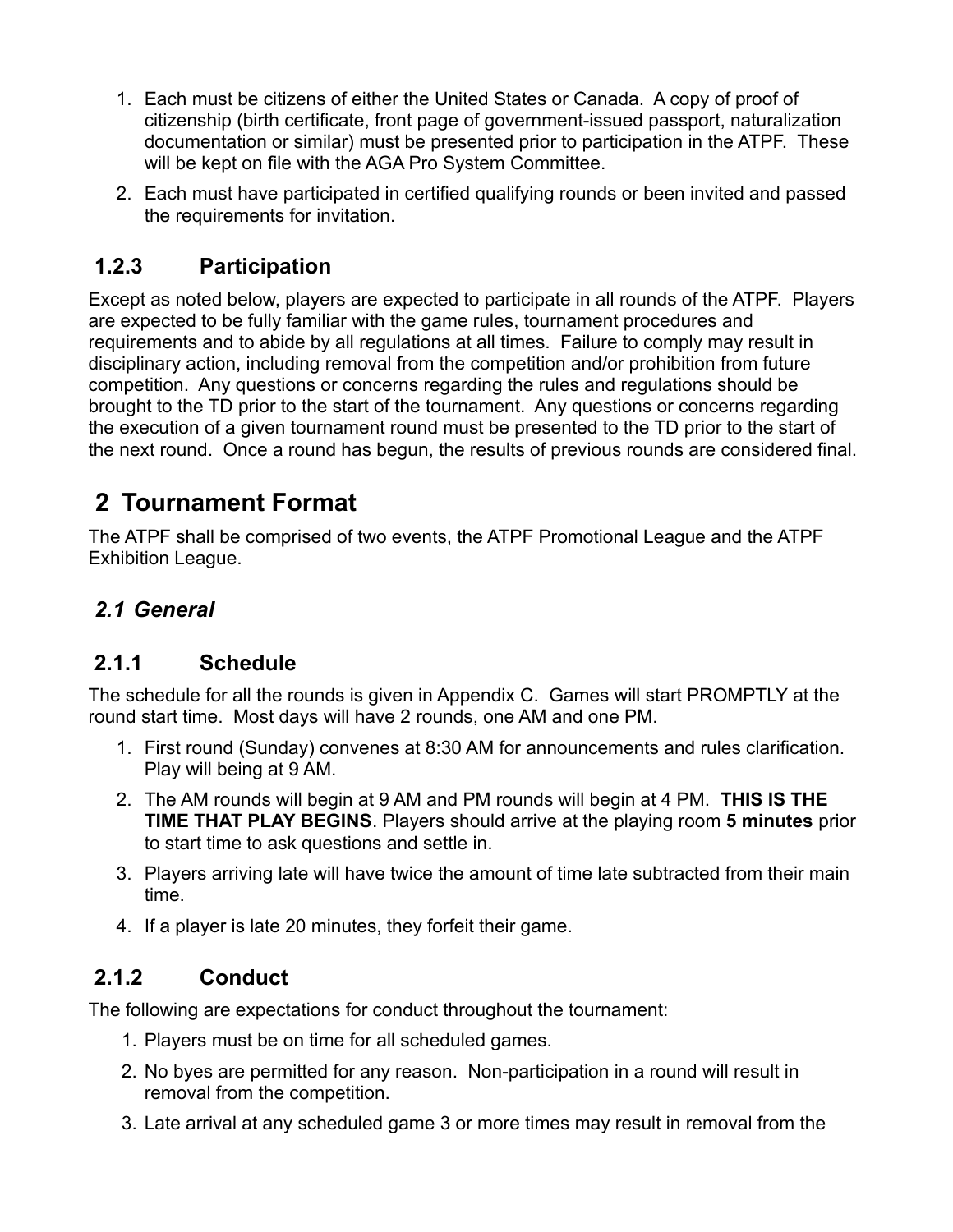competition at the discretion of the officials.

- 4. Players will conduct themselves with decorum at all time. Excessive noise (rattling stones, continued muttering, etc.) may result in a warning from the TD. Continued disruption may result in forfeit. Any concerns or disputes must be brought to the Tournament Director's attention immediately.
- 5. During their game, players may not speak to anyone other than the Tournament Director. While there may be some leeway given for unusual circumstances, in general once the first move has been played there is to be no verbal communication between the players except:
	- a) to clarify whose move it is,
	- b) to pass, and
	- c) to resign.
- 6. No reference materials, either hard copy or electronic, are permitted at any time during a game in progress. No consultation with anyone is permitted during the games. In the event of procedural question, contact the TD.
- 7. No communication devices (computers, phones, etc.) may be used by players during a game in progress. This includes during any breaks. In the event of emergency, please contact the TD.
- 8. Game clocks will be started at the beginning of the round and may only be paused for:
	- a) meal break,
	- b) dispute resolution,
	- c) medical intervention, and
	- d) end of game counting.
- 9. Interference by spectators will not be permitted at any time. Please call for TD or referee to remove anyone causing a distraction.
- 10. Games are considered concluded only when:
	- a) one player has resigned and this is understood by the other player, or
	- b) counting is completed and BOTH players agree on the result, and
	- c) the result has been reported to the Tournament Director.

### **2.1.3 Spectators**

Every effort will be made to keep spectators out of the way of all players during game play. It is not permitted to speak to spectators at any time during play, even if they attempt to initiate the conversation. Direct them to or alert the TD as needed to remove distractions.

#### **CELL PHONES ARE NOT PERMITTED IN THE GAME ROOM. Any sound created by such will result in removal from the playing area.**

## **2.1.4 Game Recorders and Reporters**

Game Recorders may be assigned to any or all games during this tournament. While it is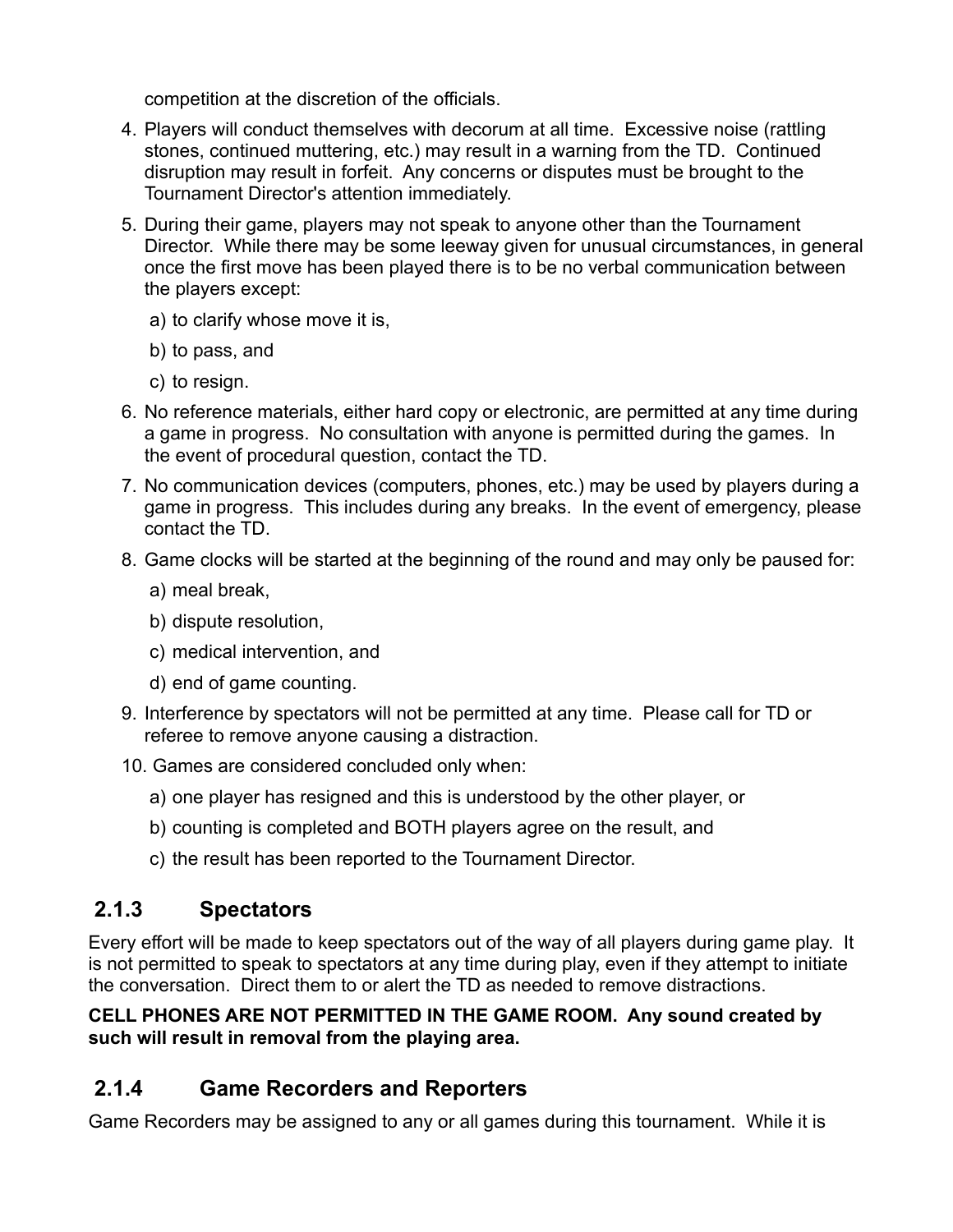understood that recording and reporting on the games is important to entertain and inform Go fans, the primary purpose of this event is the selection of professional players. To this end, all spectators, but especially those who may have some form of interaction with the players during the games, must observe these guidelines and restrictions.

#### *2.1.4.1 Recorder Guidelines*

Game Recorders using electronic devices for recording or broadcasting games must observe the following rules:

- 1. No interaction with the players during a game in progress is permitted in any form and at any time.
- 2. If a player asks a question, or asks to see something on the game record, please call for the Tournament Director.
- 3. Game recorders may not have any software running during the games other than that needed for recording or broadcast. Access to Go on-line reference materials is especially prohibited.
- 4. Recorders may not use software to work out possible lines of play during active games, including hovering cursors over the board. They should also avoid anticipating cursors over expected areas of play, except when rapid play makes expediency necessary.
- 5. Broadcasting games on Go servers is permitted, but no chat windows may be visible at any time. This includes commentary on the game itself. Recorders may not read anything being said about the game at any time or offer any further commentary or opinion on the game in progress.
- 6. Some descriptive commentary may be entered but ONLY if it can be done without violating rule 4. Recorders are NOT to be answering general questions about the game or typing anything beyond the transmission of the moves.

#### *2.1.4.2 Reporting guidelines*

Reporters, photographers and videographers are permitted within the playing area, but must follow these guidelines at all times:

- 1. All observers must maintain a respectful distance from the players during the games. Leaning on tables or crowding the player space is not permitted. If boundaries have been marked off, they must be respected at all time.
- 2. No observer may speak with a player at any time during an active game. No interviews, questions, notes or directed comments of any kind are permitted, including during meal breaks.
- 3. Games adjourned for lunch or dinner breaks will be covered and may not be viewed by anyone during break time.
- 4. No flash photography is permitted in the main playing area while games are in progress.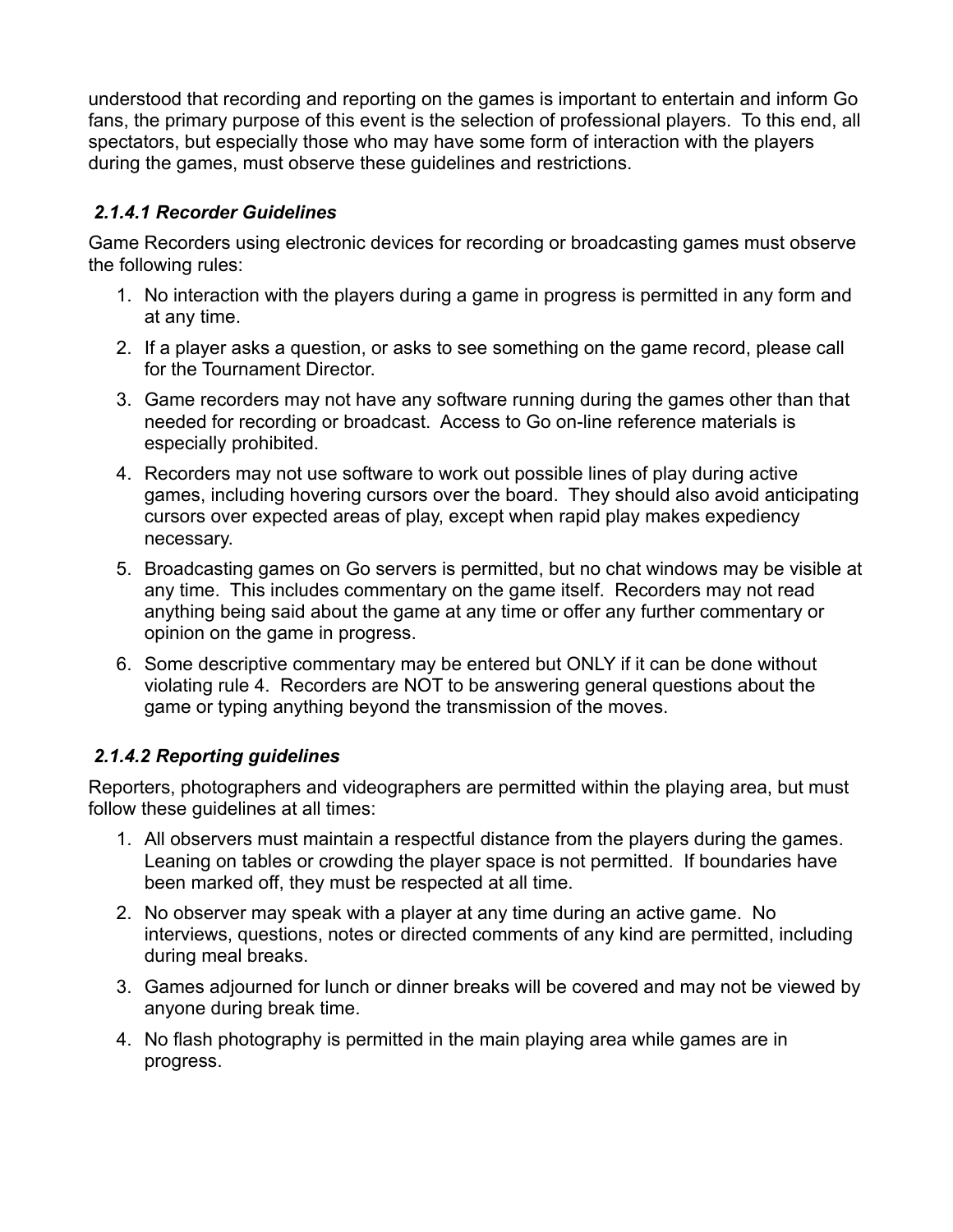## **2.1.5 Game Rules**

The following outlines the **AGA Professional Rules** to be used in the Promotional and Exhibition Leagues:

- 1. All games will be played by official AGA rules, except as noted below, which take precedence over published rules.
- 2. All games will be played even (no handicap).
- 3. Time control: 1:30 main time with 5 periods of 40 seconds overtime. The clocks are not stopped except when needed for meal breaks. The player whose move it is will seal their move with the TD until play resumes. The board will be covered during breaks and neither player may view the board or game record during this time.
- 4. Japanese style counting will be used for ALL games. The only exception will be in the event of dispute over prisoners when the TD may call for Chinese counting.
- 5. Players are presumed to understand the use of the "pass stone" in AGA Tournament games and play accordingly. Players are to fill in all dame as appropriate with this rule.
- 6. **Illegal moves:** Any illegal move, such as retaking a ko out of turn or playing two moves in a row will result in an immediate FORFEIT.
- 7. Players choosing to resign should make their decision clear and unambiguous. After resigning, please ensure that the opponent has clearly understood the intention. Resignation may be indicated by either:
	- a) placing 2 stones simultaneously on the board, or
	- b) saying clearly, "I resign".

### *2.2 ATPF Promotional League*

The ATPF Promotional League is the tournament used to select players to be certified as American Professionals as well as seeds for the next year's ATPF.

### **2.2.1 Players**

The ATPF Promotional League will consist of 16 players. A minimum of 2 additional eligible alternates should be present at the start but they will participate in the Promotional League only in the event that one or more of the scheduled 16 players are unavailable or unable to participate in the first round.

### **2.2.2 Format**

The ATPF Promotional League will be run as a 16-player Modified Double Elimination as described below.

### *2.2.2.1 Seeding*

Players will be seeded into the tournament by their AGA or equivalent rankings. Players will be listed in order from 1 (highest rank) to 16 (lowest rank) with best estimates made for unranked or non-AGA rankings. Seeds from prior years must be interspersed per their ranks and are NOT automatically placed at the top of the list. Every attempt will be made to create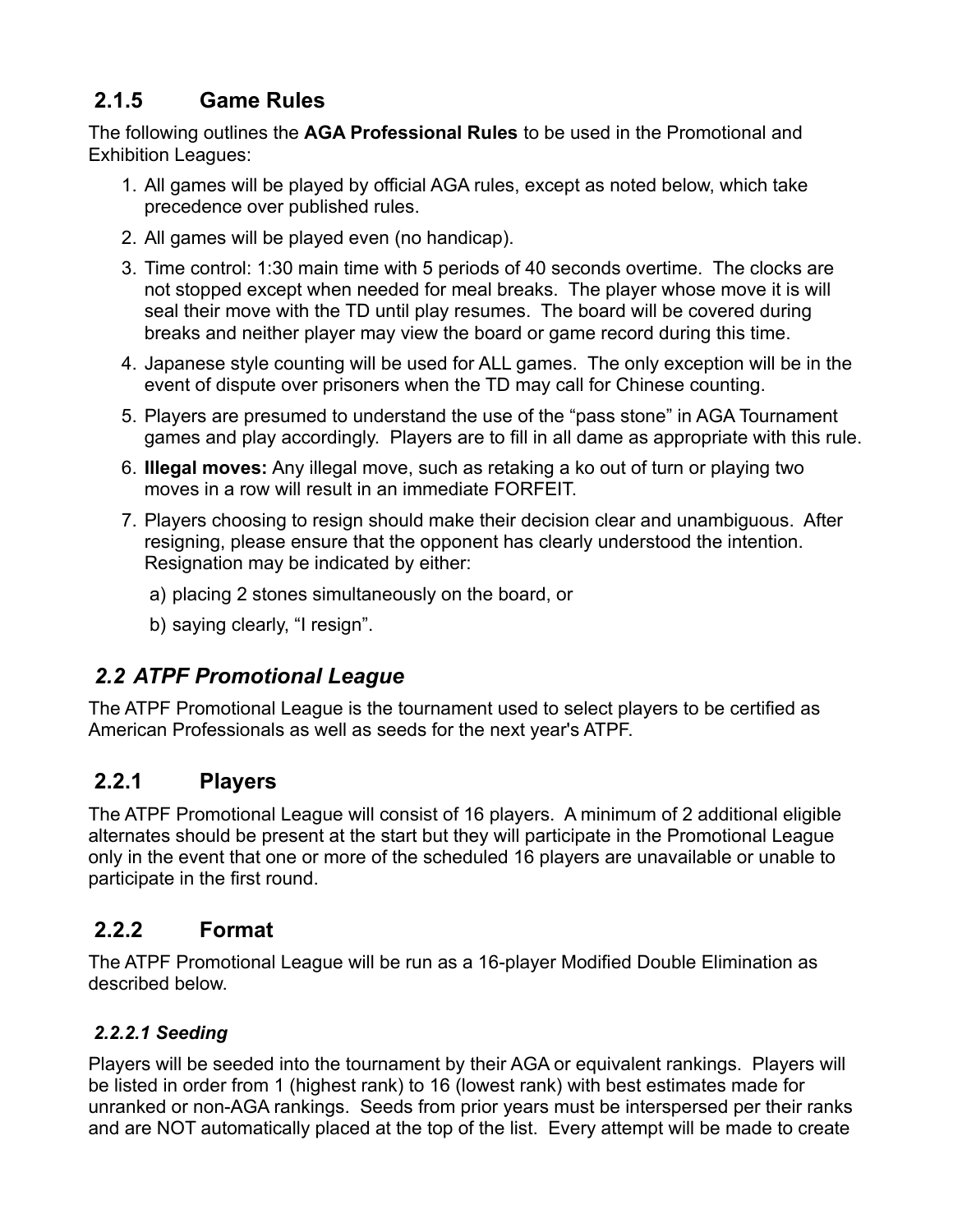a fair and accurate dispersal of players into the initial order. This list will be published prior to the event and any disputes must be made prior to the first round of play.

#### *2.2.2.2 Pairings*

Appendix A shows the pairing chart for the Promotional League. Players are promoted based on the results of MATCHES with opponents. A match may consist of either a single game or a Best-of-Three (Bo3) competition, as given in the chart.

#### *2.2.2.3 Matches*

Each match is considered independent of prior play. The balancing of the players seeks to prevent repeat pairings as much as possible, but there is the possibility in the second bracket for this to occur. The determination of who moves on is solely determined by the winner of the current match (single game or Bo3).

### *2.2.2.4 Standings*

The chart in Appendix A shows the progress through the tournament and the positions won at the end. The results of the Promotional League will result in two players being promoted to the rank of Professional 1 Dan and two players selected as seeds into next year's ATPF Promotional League.

### *2.3 ATPF Exhibition League*

The ATPF Exhibition League is a side tournament for additional invited players, Promotional League alternates and players who have been removed from consideration in the Promotional League. Participation in the Exhibition League is optional, but highly recommended.

### **2.3.1 Players**

The initial seeding into the Exhibition League will be those alternates who were not needed to fill in positions in the Promotional League and other invited players. As players are eliminated from the Promotional League they are automatically invited to play in the next round of the Exhibition League.

### **2.3.2 Format**

The ATPF Exhibition League will be in the format of a semi-Swiss (players with like records will be paired as much as possible). As players exit the Promotional League, they enter the Exhibition League with their existing MATCH win/loss record. Players will be added to the League per Appendix B.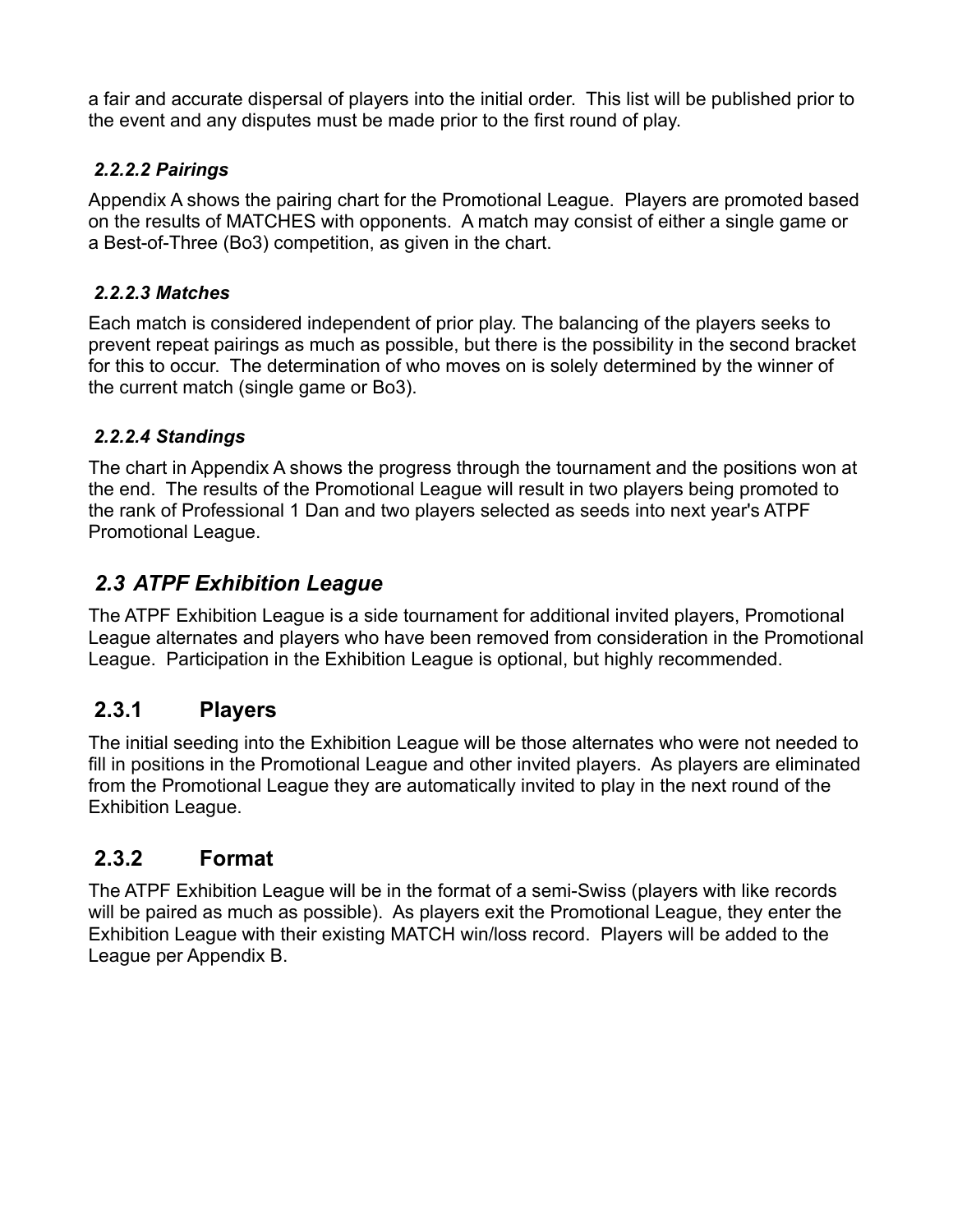## **3 Appendix A: ATPF Promotional League Chart**



Players should arrive for Sunday AM game at 8:30 for announcements and rules.

AM Games will start at 9 AM.

PM Games will start at 4 PM.